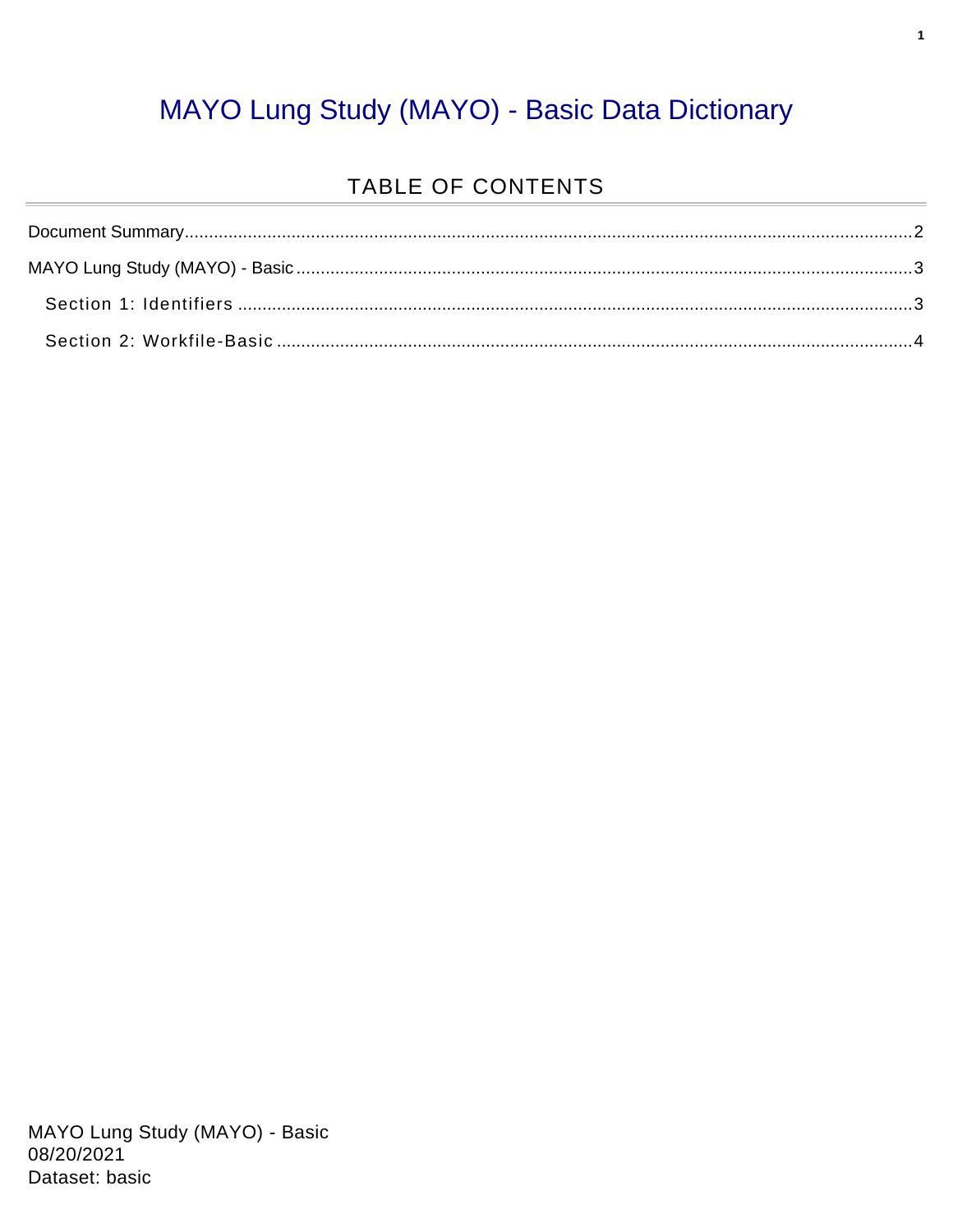### Document Summary

<span id="page-1-0"></span>

| Property          | Value                          |
|-------------------|--------------------------------|
| Document Title    | MAYO Lung Study (MAYO) - Basic |
| Date Created      | 08/20/2021                     |
| For Dataset       | basic                          |
| Sections          | 2                              |
| <b>Entries</b>    | 103                            |
| Document Filename | dictionary_basic-08202021.rtf  |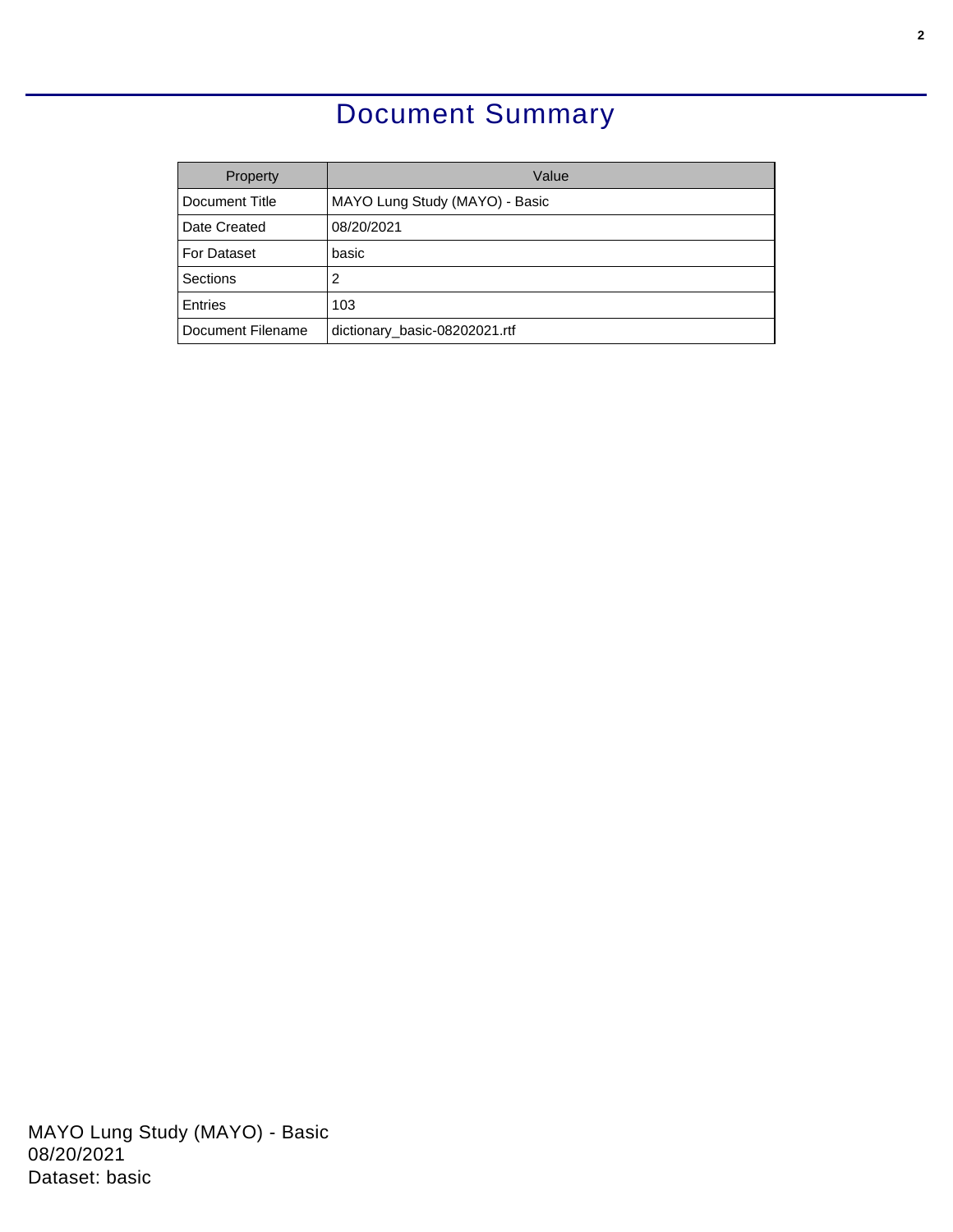# MAYO Lung Study (MAYO) - Basic Section 1: Identifiers

<span id="page-2-1"></span><span id="page-2-0"></span>

| Variable | _abel              | Description | Format Text <sup>l</sup> |
|----------|--------------------|-------------|--------------------------|
| PID      | Patient Identifier |             | Num                      |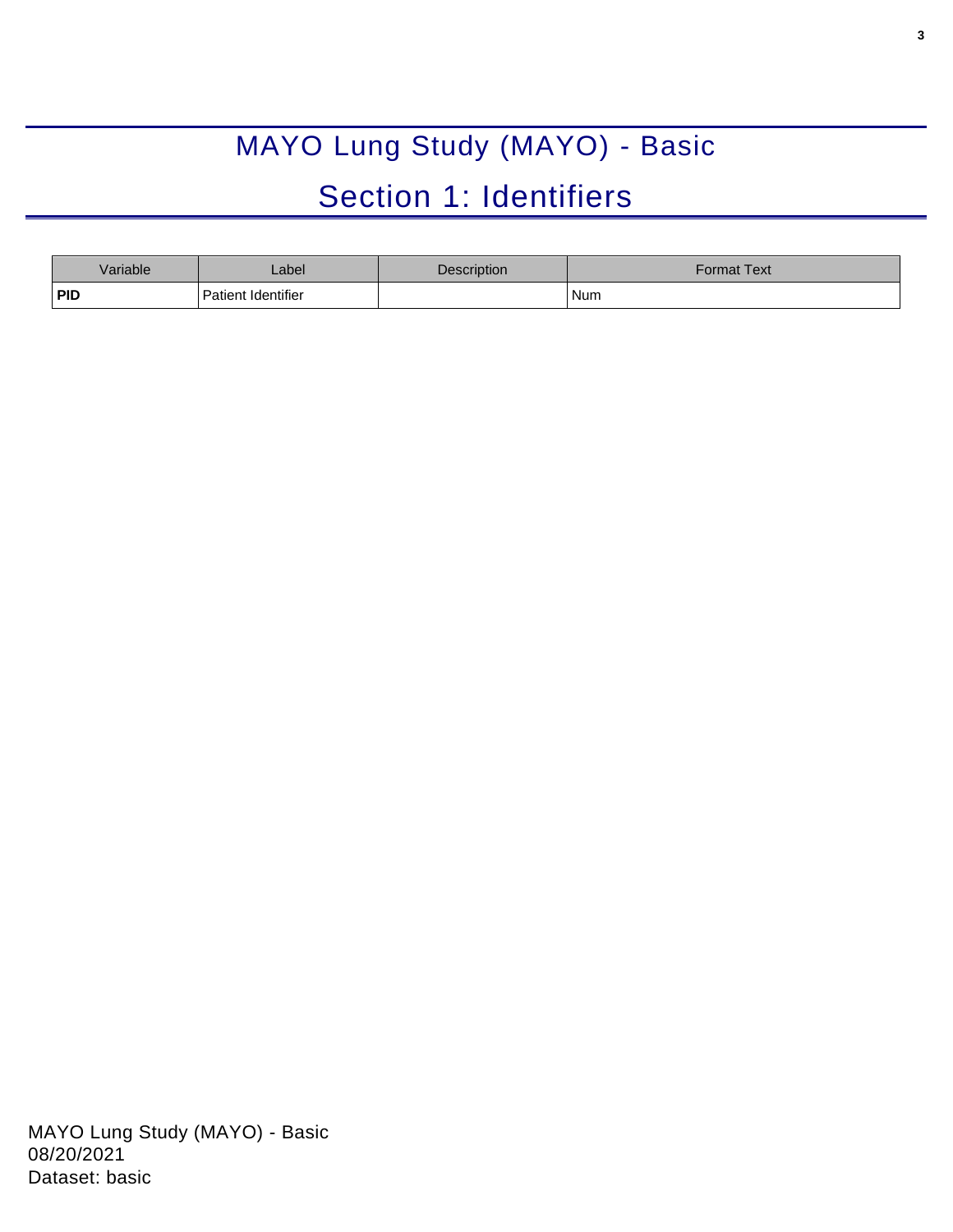## Section 2: Workfile-Basic

<span id="page-3-0"></span>

| Variable                     | Label                                                                | Description                                                                                                                         | <b>Format Text</b>                                                                                                                                                                                                                                                                                                                                                  |
|------------------------------|----------------------------------------------------------------------|-------------------------------------------------------------------------------------------------------------------------------------|---------------------------------------------------------------------------------------------------------------------------------------------------------------------------------------------------------------------------------------------------------------------------------------------------------------------------------------------------------------------|
| age_at_death                 | Age At Death                                                         |                                                                                                                                     | <b>Num</b><br>.M="Missing / Not Applicable"                                                                                                                                                                                                                                                                                                                         |
| age_at_detection             | Incidence Cases Or<br>Subsequent Primary<br>Tumors: Age At Detection |                                                                                                                                     | <b>Num</b><br>.M="Missing / Not Applicable"                                                                                                                                                                                                                                                                                                                         |
| age_at_diagnosis             | Age At Diagnosis                                                     | Years - XX.X                                                                                                                        | <b>Num</b>                                                                                                                                                                                                                                                                                                                                                          |
| age_entry                    | Age At Entry                                                         |                                                                                                                                     | <b>Num</b>                                                                                                                                                                                                                                                                                                                                                          |
| ajc_stage                    | AJC Stage                                                            |                                                                                                                                     | .M="Missing / Not Applicable"<br>$0 = "Occult"$<br>1="Stage I"<br>2="Stage II"<br>3="Stage III"<br>$4 = "O/I"$<br>7="O/III"<br>9="Unknown"                                                                                                                                                                                                                          |
| assessment_lymph<br>nodes1-2 | Assessment Of Lymph<br><b>Nodes</b>                                  |                                                                                                                                     | .M="Missing / Not Applicable"<br>1="Non-assessable"<br>2="Clinical/radiologic"<br>3="Mediastinoscopy"<br>4="Surgical - none resected"<br>5="Surgical - sampling only, hilar/p.b."<br>6="Surgical - sampling only, hilar/p.b. and<br>mediastinal"<br>7="Surgical dissection - hilar/peribronch."<br>8="Surgical dissection - hilar/peribronchial and<br>mediastinal" |
| basis_ajc_staging            | Basis (Before Or At Rx)<br>For AJC Staging                           |                                                                                                                                     | .M="Missing / Not Applicable"<br>1="Clinical"<br>2="Surgical evaluative"<br>3="Postsurgical/pathologic"<br>4="Autopsy"<br>5='Probable" lung ca., unstaged'                                                                                                                                                                                                          |
| bilobectomy1-2               | Bilobectomy                                                          | If thoracotomy performed,<br>extent of surgery (fill in code<br>number; if more than one<br>operation, combine for total<br>extent) | .M="Missing / Not Applicable"<br>1="Right"<br>2="Left"<br>3="Right upper lobe"<br>4="Right middle lobe"<br>5="Right lower lobe"<br>6="Left upper lobe"<br>7="Lingula"<br>8="Left lower lobe"<br>9="Side or lobe unknown"                                                                                                                                            |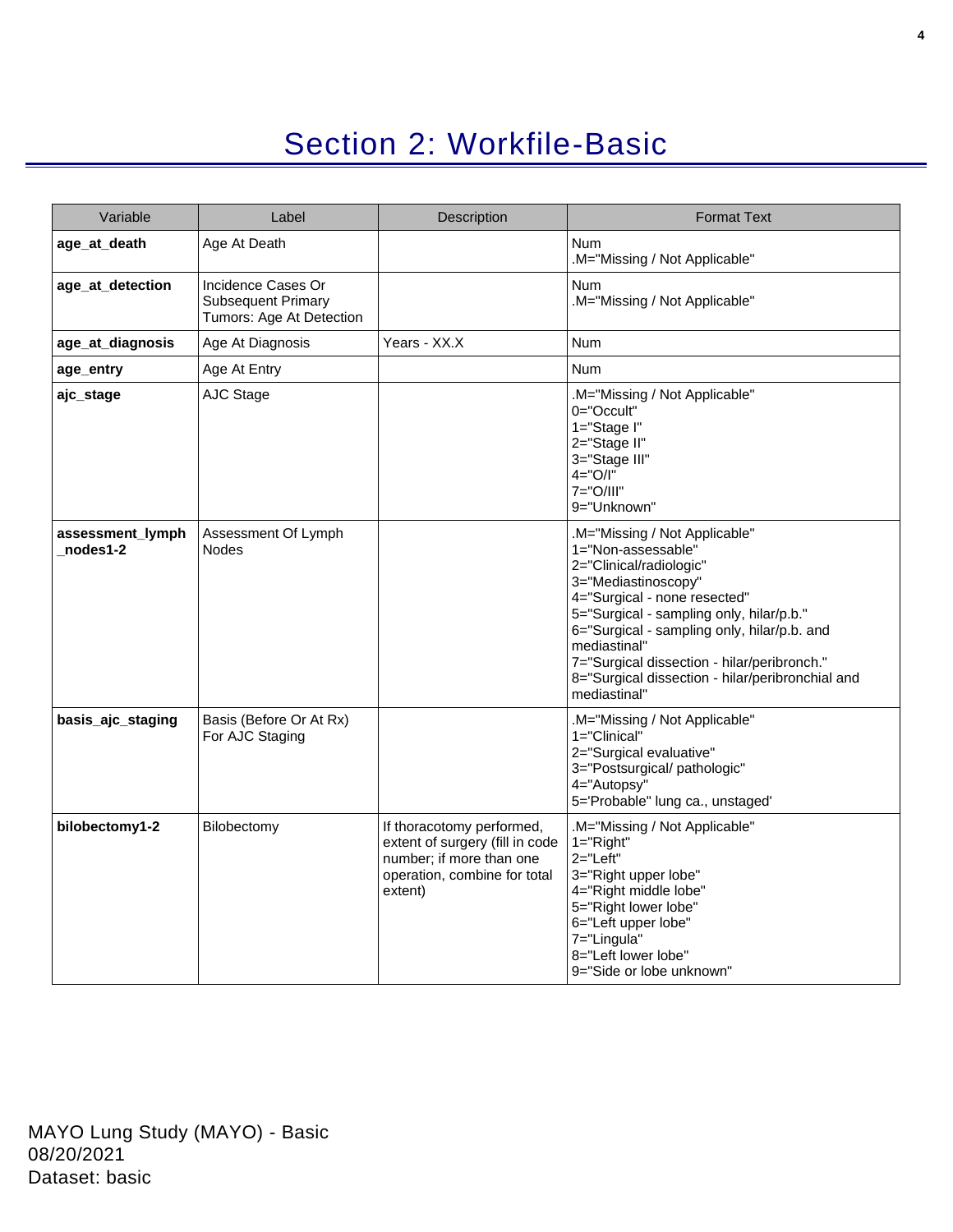| Variable                         | Label                                                                                                | <b>Description</b> | <b>Format Text</b>                                                                                                                                                         |
|----------------------------------|------------------------------------------------------------------------------------------------------|--------------------|----------------------------------------------------------------------------------------------------------------------------------------------------------------------------|
| cell_type                        | Cell Type (If Mixed, Report<br>Dominant Type)                                                        |                    | .M="Missing / Not Applicable"<br>1="Adeno, bronchiolo-alveolar"<br>2="squamous"<br>3="Adeno, bronchogenic"<br>4="Large cell"<br>5="Small cell"<br>6="Other"<br>9="Unknown" |
| confirmation_tumor               | <b>Confirmation Of Tumor</b>                                                                         |                    | .M="Missing / Not Applicable"<br>1="Confirmed"<br>2="Probable"                                                                                                             |
| date_death                       | Date Of Death                                                                                        |                    | <b>SAS Date</b><br>.E="Erroneous date"<br>.M="Missing/partial date"                                                                                                        |
| date_dx_lfu                      | Date Of Death Or Last<br>Follow-Up                                                                   |                    | <b>SAS Date</b><br>.E="Erroneous date"<br>.M="Missing/partial date"                                                                                                        |
| date_last_neg_routi<br>ne_sputum | Incidence Cases Or<br><b>Subsequent Primary</b><br>Tumors: Date Of Last<br>Negative Routine - Sputum |                    | <b>SAS Date</b><br>.E="Erroneous date"<br>.M="Missing/partial date"                                                                                                        |
| date last neg routi<br>ne_xray   | Incidence Cases Or<br><b>Subsequent Primary</b><br>Tumors: Date Of Last<br>Negative Routine - X-Ray  |                    | <b>SAS Date</b><br>.E="Erroneous date"<br>.M="Missing/partial date"                                                                                                        |
| date_prevalence_sc<br>r_began    | Date Prevalence Screen<br>Began                                                                      |                    | <b>SAS Date</b><br>.E="Erroneous date"<br>.M="Missing/partial date"                                                                                                        |
| date_status_last_kn<br>own       | Date Last Known                                                                                      |                    | <b>SAS Date</b><br>.E="Erroneous date"<br>.M="Missing/partial date"                                                                                                        |
| days_dx_death_lfu                | Interval (Days): Diagnosis<br>To Death Or Last<br>Follow-Up                                          |                    | <b>Num</b><br>9999="Unknown"                                                                                                                                               |
| days_entry_death_lf<br>u         | Interval (Days): Entry To<br>Death Or Last Follow-Up                                                 |                    | <b>Num</b><br>9999="Unknown"                                                                                                                                               |
| days_entry_dthlfu_i<br>$nt1-3$   | <b>Revised Intervals From</b><br>Entry To Death Or Last<br>Follow-Up: Interval 1<br>(Procedure 2)    |                    | <b>Num</b><br>9999="unknown"                                                                                                                                               |
| days_entry_dx                    | Interval (Days): Entry To<br>Diagnosis                                                               |                    | <b>Num</b><br>9999="Unknown"                                                                                                                                               |
| death_flag                       | Death Flag                                                                                           |                    | 0="Alive"<br>1="Lung cancer death"<br>2="Other cause"<br>9="Unknown cause"                                                                                                 |
| detection_date                   | <b>Detection Date</b>                                                                                |                    | <b>SAS Date</b><br>.E="Erroneous date"<br>.M="Missing/partial date"                                                                                                        |
| dis_mets_date_first<br>detected  | If Yes Or Suspected, Date<br><b>First Detected</b>                                                   |                    | <b>SAS Date</b><br>.E="Erroneous date"<br>.M="Missing/partial date"                                                                                                        |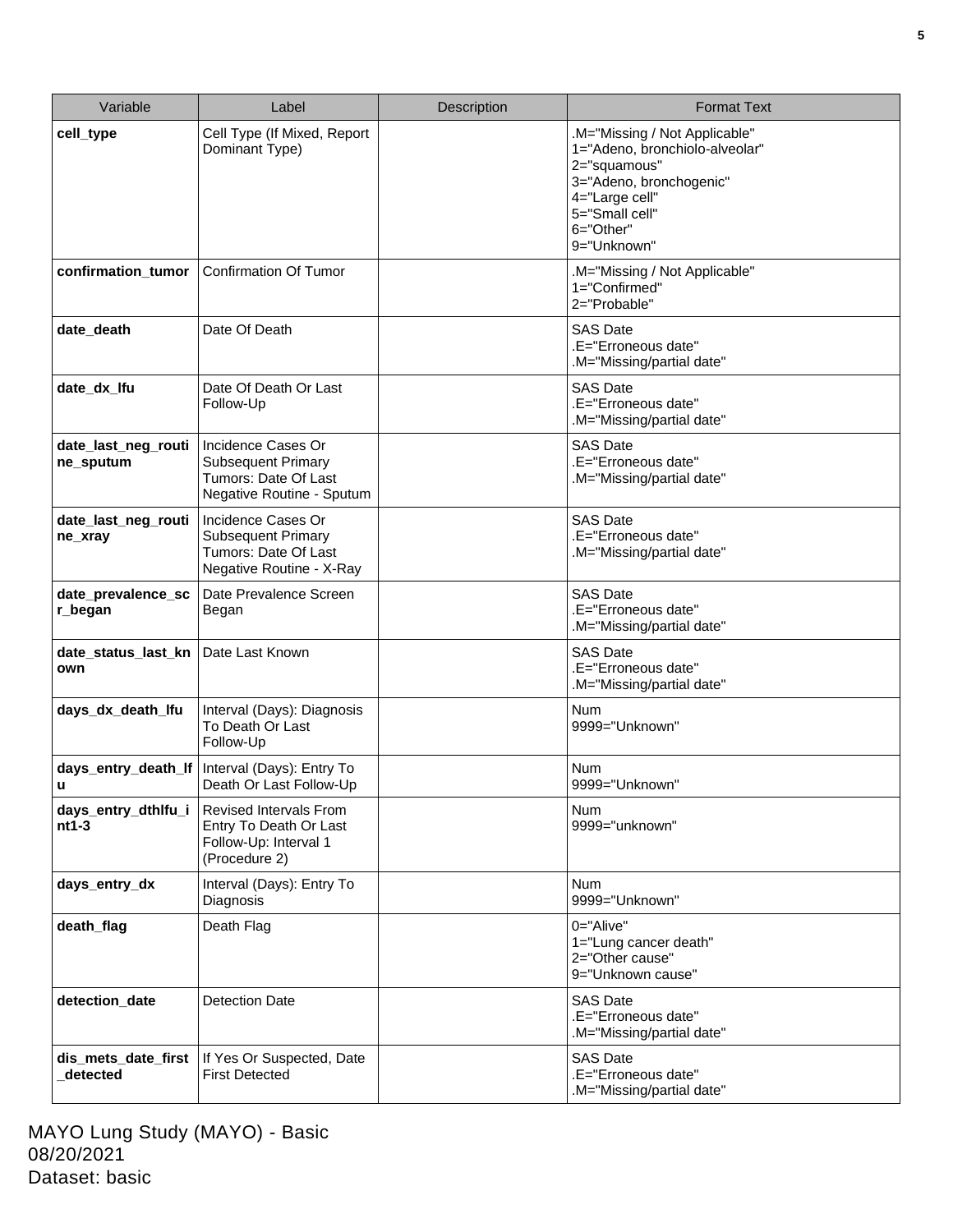| Variable                        | Label                                             | Description | <b>Format Text</b>                                                                                                                                                                                                                                                                                                                                                                                         |
|---------------------------------|---------------------------------------------------|-------------|------------------------------------------------------------------------------------------------------------------------------------------------------------------------------------------------------------------------------------------------------------------------------------------------------------------------------------------------------------------------------------------------------------|
| distant metastasis              | <b>Distant Metastasis</b>                         |             | M="Missing / Not Applicable"<br>$0 = "No"$<br>$1="Yes"$<br>2="Suspected"<br>$8 = "NA"$<br>9="Unknown"                                                                                                                                                                                                                                                                                                      |
| distant_metastasis_<br>ajc      | Distant Metastasis (AJC)                          |             | .M="Missing / Not Applicable"<br>0="None known (MO)"<br>1="M1 - ipsilateral cervical nodes only"<br>2="M1 - other sites"<br>5="Not assessed (MX)"                                                                                                                                                                                                                                                          |
| dx_date                         | Date Of Best Assessment<br>(Date Of Diagnosis)    |             | <b>SAS Date</b><br>.E="Erroneous date"<br>.M="Missing/partial date"                                                                                                                                                                                                                                                                                                                                        |
| entry_date                      | Date Of Entry If Entered<br>Onto Incidence Study  |             | <b>SAS Date</b><br>.E="Erroneous date"<br>M="Missing/partial date"                                                                                                                                                                                                                                                                                                                                         |
| entry_status                    | <b>Entry Status</b>                               |             | 1="Not randomized"<br>2="Excluded, not readmitted (does not include<br>prevalence)"<br>3="Initial screen never completed or refused"<br>4="Prevalence"<br>5="Entered in study"                                                                                                                                                                                                                             |
| ever_cancer                     | Ever Had Cancer                                   |             | .M="Missing / Not Applicable"<br>$0="No"$<br>$1="Yes"$<br>9="Unknown"                                                                                                                                                                                                                                                                                                                                      |
| first_treatment                 | <b>First Treatment</b>                            |             | .M="Missing / Not Applicable"<br>1="None, deferred"<br>2="None, not advised"<br>3="None, refused"<br>4="None, death before Rx"<br>5="Curative resection, lung"<br>6="Palliative (incompl.) resection, lung"<br>7="Radiotherapy"<br>8="Chemotherapy"<br>9="Radiotherapy & chemotherapy"<br>$10 =$ "Endobronchial Rx"<br>11="Immunotherapy"<br>12="Other (includes surgery other than lung)"<br>99="Unknown" |
| grade                           | Grade                                             |             | M="Missing / Not Applicable"<br>1="Well differentiated"<br>2="Moderately differentiated"<br>3="Poorly differentiated"<br>4="Very poorly differentiated"<br>9="Unknown"                                                                                                                                                                                                                                     |
| icda_cause_death_<br>best_info  | ICDA Cause Of Death -<br><b>Best Information</b>  | n-nnn.n     | Char<br>"999"="Unknown"                                                                                                                                                                                                                                                                                                                                                                                    |
| icda_cause_death_<br>death_cert | ICDA Cause Of Death -<br><b>Death Certificate</b> | n-nnn.n     | Char<br>"999"="Unknown"                                                                                                                                                                                                                                                                                                                                                                                    |
| icda_code                       | ICDA Code - Most<br>Important                     | n-nnn.n     | Char                                                                                                                                                                                                                                                                                                                                                                                                       |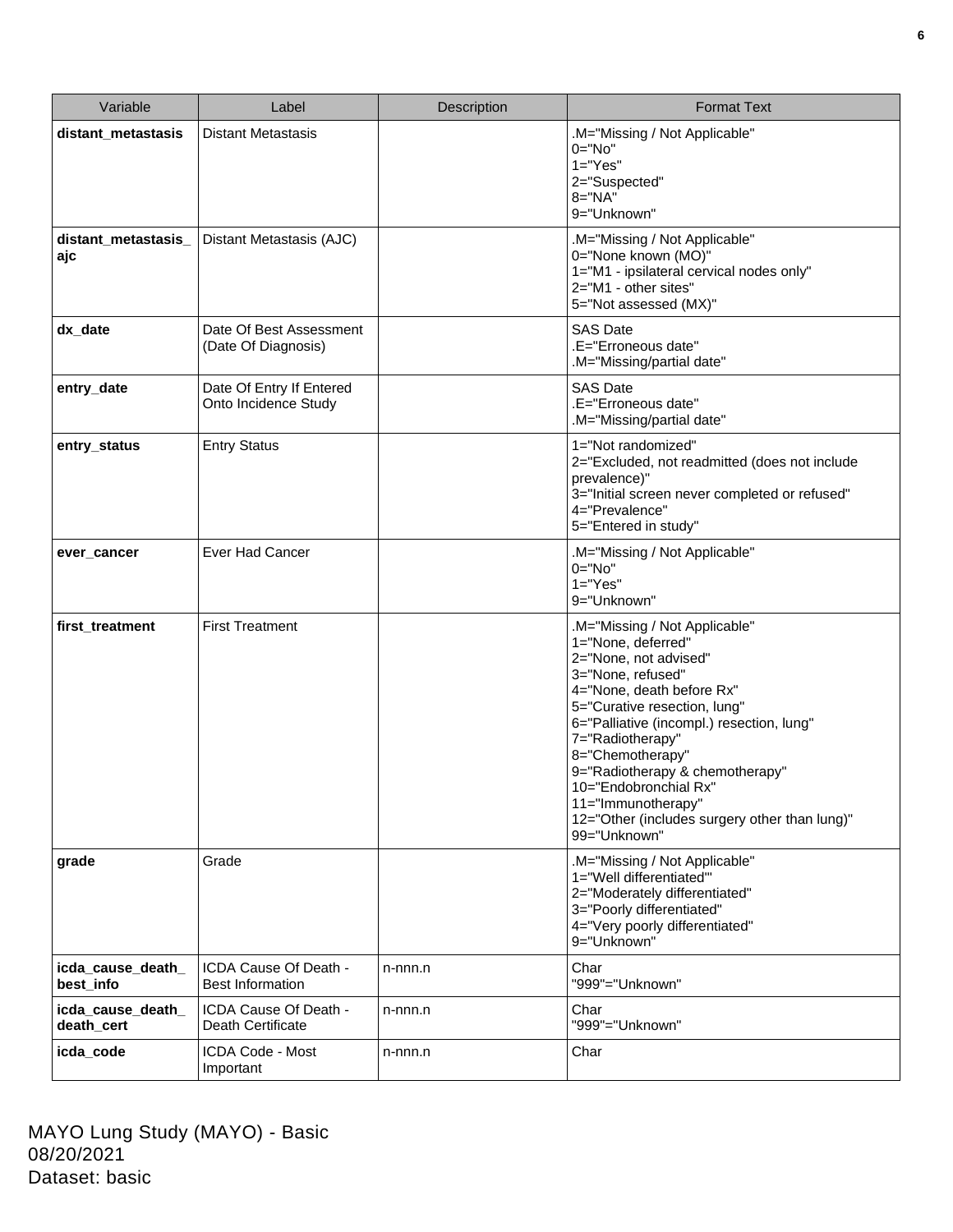| Variable                                    | Label                                                                                                                        | Description                                                                                                                         | <b>Format Text</b>                                                                                                                                                                                                                                                                                                                            |
|---------------------------------------------|------------------------------------------------------------------------------------------------------------------------------|-------------------------------------------------------------------------------------------------------------------------------------|-----------------------------------------------------------------------------------------------------------------------------------------------------------------------------------------------------------------------------------------------------------------------------------------------------------------------------------------------|
| icda_code_phys                              | <b>ICDA Code - Most</b><br>Important                                                                                         | n-nnn.n                                                                                                                             | Char                                                                                                                                                                                                                                                                                                                                          |
| last_neg_routine_sp<br>utum_rslt            | Incidence Cases Or<br><b>Subsequent Primary</b><br>Tumors: Last Negative<br>Routine - Sputum Result                          |                                                                                                                                     | .M="Missing / Not Applicable"<br>1="Cancer"<br>2="Marked atypia"<br>3="Moderate atypia"<br>4="Slight atypia"<br>5="Negative"<br>8="Unsatisfactory"<br>9="Not done/unknown"                                                                                                                                                                    |
| last_neg_routine_xr<br>ay_rslt<br>last_xray | Incidence Cases Or<br><b>Subsequent Primary</b><br>Tumors: Last Negative<br>Routine - X-Ray Result<br>When Was The Last Time | $YY$ (99 = Unknown),                                                                                                                | .M="Missing / Not Applicable"<br>$1 = "SN2"$<br>2="SN2 - no significant abnormality/ other<br>significant abnormality"<br>$3 = "S N1"$<br>4="SN1 - no significant abnormality/ other<br>significant abnormality"<br>5="No significant abnormality"<br>6="Other significant abnormality"<br>8="Unsatisfactory"<br>9="Not done/Unknown"<br>Char |
|                                             | You Had A Chest X-Ray                                                                                                        | MM (If possible)                                                                                                                    |                                                                                                                                                                                                                                                                                                                                               |
| lobectomy1-2                                | Lobectomy                                                                                                                    | If thoracotomy performed,<br>extent of surgery (fill in code<br>number; if more than one<br>operation, combine for total<br>extent) | .M="Missing / Not Applicable"<br>$1 = "Right"$<br>$2 = "Left"$<br>3="Right upper lobe"<br>4="Right middle lobe"<br>5="Right lower lobe"<br>6="Left upper lobe"<br>7="Lingula"<br>8="Left lower lobe"<br>9="Side or lobe unknown"                                                                                                              |
| local_recurrence                            | Local Recurrence                                                                                                             |                                                                                                                                     | M="Missing / Not Applicable"<br>$0 = "No"$<br>$1="Yes"$<br>2="Suspected"<br>8="NA"<br>9="Unknown"                                                                                                                                                                                                                                             |
| lung_cancer_flag                            | Lung Cancer Flag                                                                                                             |                                                                                                                                     | 0="No lung cancer"<br>1="Confirmed lung cancer"<br>2="Not confirmed lung cancer"                                                                                                                                                                                                                                                              |
| lung_cancer_sympt<br>oms_present            | Lung Cancer Symptoms<br>Present (However<br>Detected)                                                                        |                                                                                                                                     | .M="Missing / Not Applicable"<br>$0 = "No"$<br>$1="Yes"$<br>9="Unknown"                                                                                                                                                                                                                                                                       |
| lymph_nodes_ajc                             | Lymph Nodes (AJC)                                                                                                            |                                                                                                                                     | .M="Missing / Not Applicable"<br>0="No demost. evid. (NO)"<br>$1 = "N1"$<br>$2 = "N2"$<br>5="Not assessable"                                                                                                                                                                                                                                  |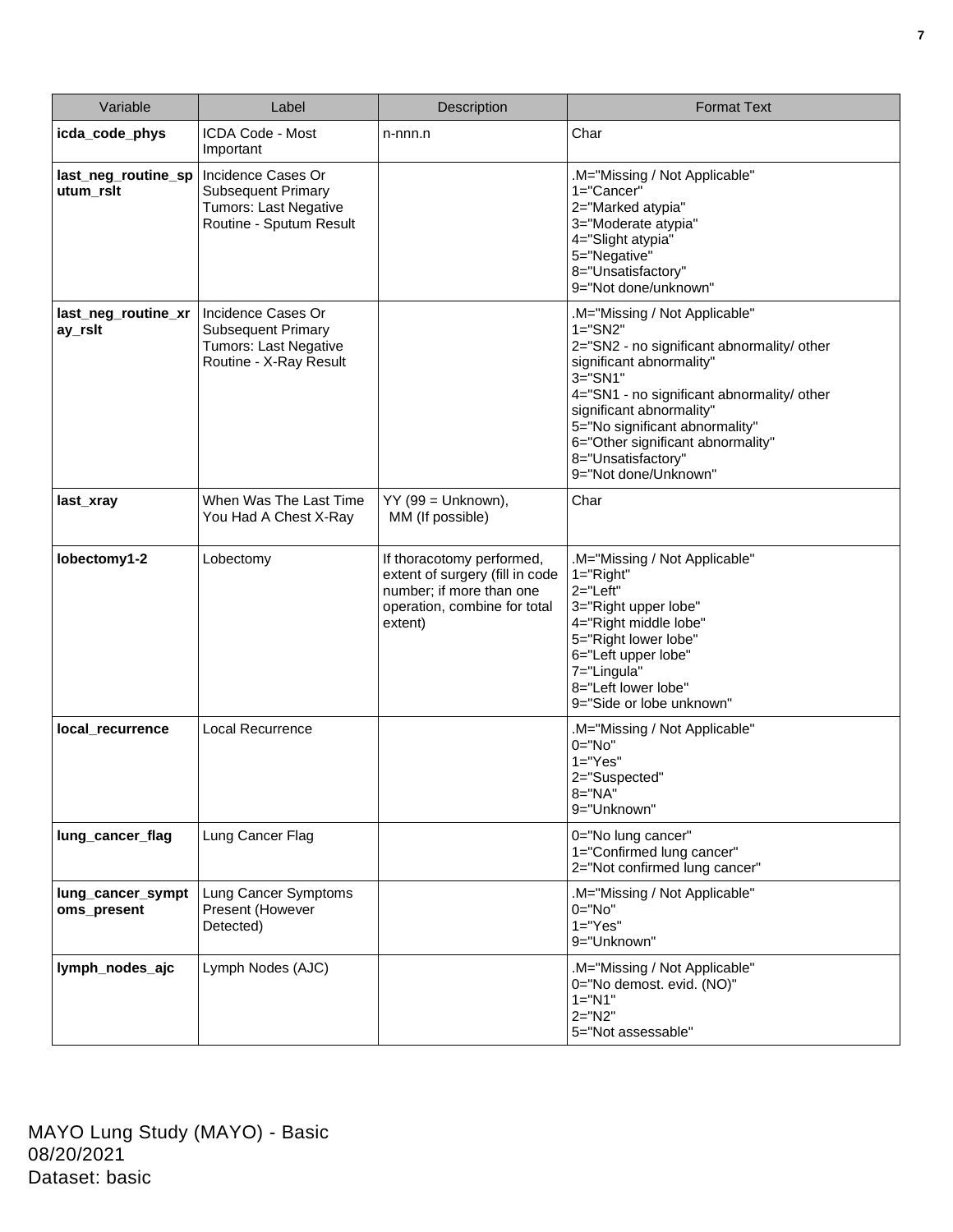| Variable                    | Label                                                         | Description                                                                                                                                                                                         | <b>Format Text</b>                                                                                                                                                                                                                                                                                                                                                                                                                                                                                                                                                                                                                         |
|-----------------------------|---------------------------------------------------------------|-----------------------------------------------------------------------------------------------------------------------------------------------------------------------------------------------------|--------------------------------------------------------------------------------------------------------------------------------------------------------------------------------------------------------------------------------------------------------------------------------------------------------------------------------------------------------------------------------------------------------------------------------------------------------------------------------------------------------------------------------------------------------------------------------------------------------------------------------------------|
| mode_of_detection           | Mode Of Detection                                             | Codes 06, 07, and 08 -<br>Patient consulted MD for<br>non-LC symptoms, interval<br>test led to work-up for tumor.<br>Note: For prevalence use<br>01-05; for incidence use<br>01-10 (except 02, 05). | .M="Missing / Not Applicable"<br>1="Routine study x-ray"<br>2="Routine study x-ray. Patient had consulted MD<br>for non-specific symptoms that were retrospectively<br>considered suggestive of lung cancer"<br>3="Routine study sputum"<br>4="Routine study x-ray and sputum"<br>5="Routine study x-ray and sputum. Patient had<br>consulted MD for non-specific symptoms that were<br>retrospectively considered suggestive of lung<br>cancer"<br>6="Interval x-ray"<br>7="Interval sputum"<br>8="Interval sputum and x-ray"<br>9="Patient consulted MD for interval LC symptoms"<br>10="Interval death"<br>$11="Other"$<br>99="Unknown" |
| mos_dx_death_lfu            | Interval (Months):<br>Diagnosis To Death Or<br>Last Follow-Up |                                                                                                                                                                                                     | <b>Num</b><br>999="Unknown"                                                                                                                                                                                                                                                                                                                                                                                                                                                                                                                                                                                                                |
| mos_entry_death_lf<br>ulast | Interval (Months): Entry To<br>Death Or Last Follow-Up        |                                                                                                                                                                                                     | <b>Num</b><br>999="Unknown"                                                                                                                                                                                                                                                                                                                                                                                                                                                                                                                                                                                                                |
| mos_entry_dx                | Interval (Months): Entry To<br>Diagnosis                      |                                                                                                                                                                                                     | <b>Num</b><br>999="Unknown"                                                                                                                                                                                                                                                                                                                                                                                                                                                                                                                                                                                                                |
| mrb_cause_death             | Mortality Review Board<br>Cause Of Death                      |                                                                                                                                                                                                     | .M="Missing / Not Applicable"<br>1="Death from primary lung cancer"<br>2="Death related to study-initiated procedures"<br>3="Death from other causes"<br>4="Undocumented Value"                                                                                                                                                                                                                                                                                                                                                                                                                                                            |
| mrb_death_status            | Mortality Review Board<br><b>Death Status</b>                 |                                                                                                                                                                                                     | .M="Missing / Not Applicable"<br>1="Never had Lung Cancer"<br>2="Lung cancer treated, no evidence of disease"<br>3="Lung cancer present or removed within 30 days<br>of death"<br>4="Lung cancer probable"<br>5="Cancer in thorax, primary unknown"<br>6="First lung cancer cured, second lung cancer<br>present"                                                                                                                                                                                                                                                                                                                          |
| mrc_cause_death             | <b>Mortality Review</b><br><b>Committee Cause Of</b><br>Death |                                                                                                                                                                                                     | .M="Missing / Not Applicable"<br>1="Death from primary lung cancer"<br>2="Death related to study-initiated procedures"<br>3="Death from other causes"                                                                                                                                                                                                                                                                                                                                                                                                                                                                                      |
| mrc_death_status            | <b>Mortality Review</b><br><b>Committee Death Status</b>      |                                                                                                                                                                                                     | .M="Missing / Not Applicable"<br>1="Never had Lung Cancer"<br>2="Lung cancer treated, no evidence of disease"<br>3="Lung cancer present or removed within 30 days<br>of death"<br>4="Lung cancer probable"<br>5="Cancer in thorax, primary unknown"<br>6="First lung cancer cured, second lung cancer<br>present"                                                                                                                                                                                                                                                                                                                          |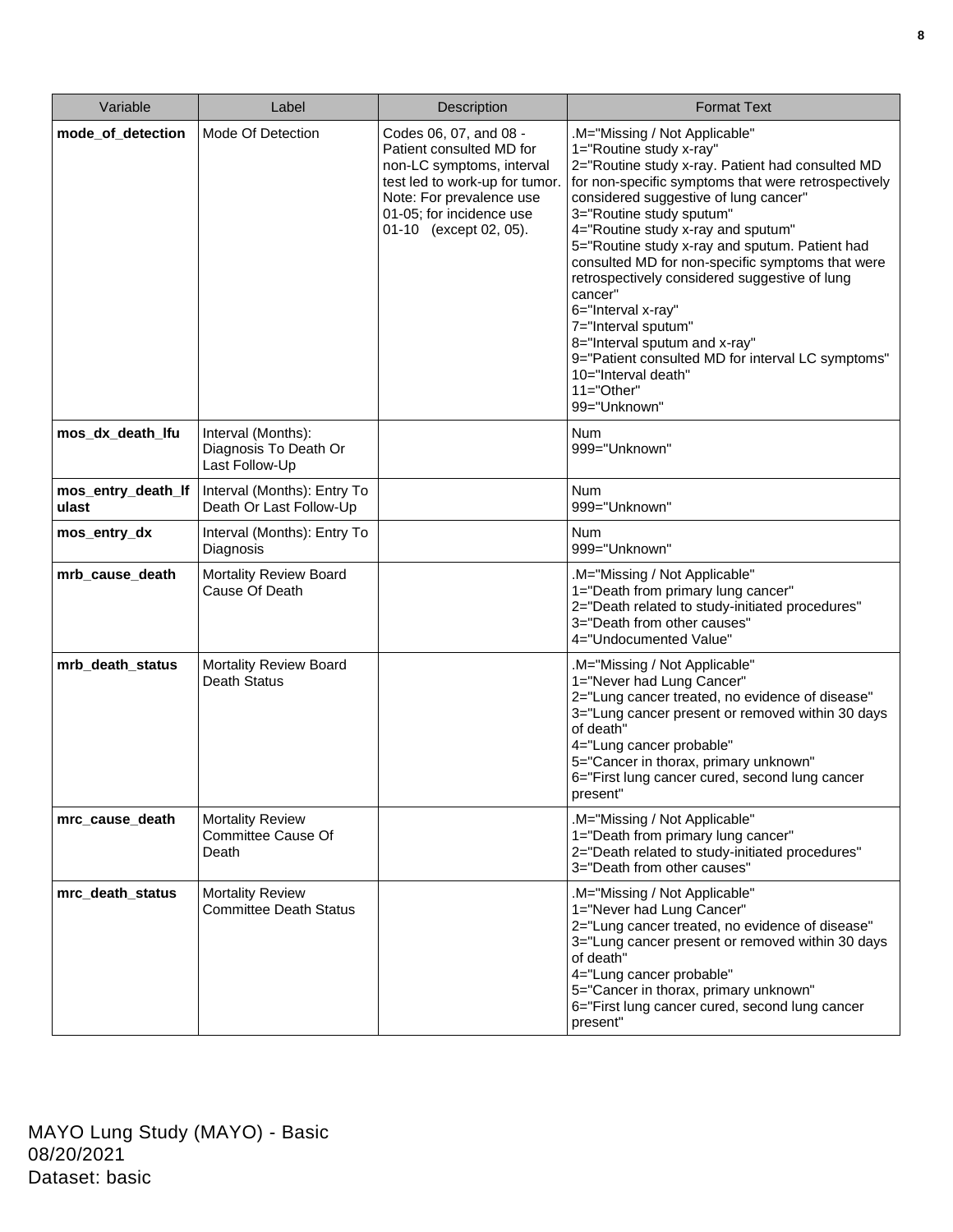| Variable                    | Label                                                                                                                                                         | Description                                                                                                                         | <b>Format Text</b>                                                                                                                                                                                                                                                                                                |
|-----------------------------|---------------------------------------------------------------------------------------------------------------------------------------------------------------|-------------------------------------------------------------------------------------------------------------------------------------|-------------------------------------------------------------------------------------------------------------------------------------------------------------------------------------------------------------------------------------------------------------------------------------------------------------------|
| mrc_mrb_cod1                | <b>Mortality Review</b><br><b>Committee Cause Of</b><br>Death Or Mortality Review<br>Board Cause Of Death (If<br>MRC Cause Of Death Is<br>Unavailable)        | col <sub>64</sub>                                                                                                                   | .M="Missing / Not Applicable"<br>1="Never had lung cancer"<br>2="Lung cancer treated, no evidence of disease"<br>3="Lung cancer present or removed within 30 days<br>of death"<br>4="Lung cancer probable"<br>5="Cancer in thorax, primary unknown"<br>6="First lung cancer cured, second lung cancer<br>present" |
| mrc_mrb_cod2                | <b>Mortality Review</b><br><b>Committee Cause Of</b><br>Death Or Mortality Review<br>Board Cause Of Death (If<br><b>MRC Cause Of Death Is</b><br>Unavailable) | cp;65                                                                                                                               | .M="Missing / Not Applicable"<br>1="Death from primary lung cancer"<br>2="Death related to study-initiated procedures"<br>3="Death from other causes"                                                                                                                                                             |
| node_inv_dt_frst_d<br>etect | If Yes Or Suspected, Date<br><b>First Detected</b>                                                                                                            |                                                                                                                                     | <b>SAS Date</b><br>.E="Erroneous date"<br>.M="Missing/partial date"                                                                                                                                                                                                                                               |
| num_cig_1yr_mos_<br>stop    | If Smoker Now, Number Of<br><b>Cigarettes Smoked One</b><br>Year Ago. If Not, How Long<br>Ago Stopped                                                         |                                                                                                                                     | Num<br>.M="Missing / Not Applicable"                                                                                                                                                                                                                                                                              |
| num_cig_now_then            | If Smoker Now, Number Of<br><b>Cigarettes Smoked Per</b><br>Day Now. If Not, Number<br>Of Cigarettes Smoked Per<br>Day When Smoked                            |                                                                                                                                     | <b>Num</b>                                                                                                                                                                                                                                                                                                        |
| num_months_quit             | If Not Smoking Cigarettes<br>At Detection: Number Of<br><b>Months Quit</b>                                                                                    |                                                                                                                                     | <b>Num</b><br>.M="Missing / Not Applicable"                                                                                                                                                                                                                                                                       |
| num_per_day                 | If Smoking Cigarettes At<br>Detection: Number Per<br>Day                                                                                                      |                                                                                                                                     | <b>Num</b><br>.M="Missing / Not Applicable"                                                                                                                                                                                                                                                                       |
| num_primary_lung_<br>tumors | Number Of Primary Lung<br><b>Tumors</b>                                                                                                                       |                                                                                                                                     | <b>Num</b><br>.M="Missing / Not Applicable"                                                                                                                                                                                                                                                                       |
| num_segments                | <b>Number Segments</b>                                                                                                                                        | If thoracotomy performed,<br>extent of surgery (fill in code<br>number; if more than one<br>operation, combine for total<br>extent) | .M="Missing / Not Applicable"<br>$1 = "Right"$<br>$2 = "Left"$<br>3="Right upper lobe"<br>4="Right middle lobe"<br>5="Right lower lobe"<br>6="Left upper lobe"<br>7="Lingula"<br>8="Left lower lobe"<br>9="Side or lobe unknown"                                                                                  |
| num_thoracotomies           | Number Of Times<br><b>Thoracotomy Performed</b>                                                                                                               |                                                                                                                                     | <b>Num</b><br>.M="Missing / Not Applicable"                                                                                                                                                                                                                                                                       |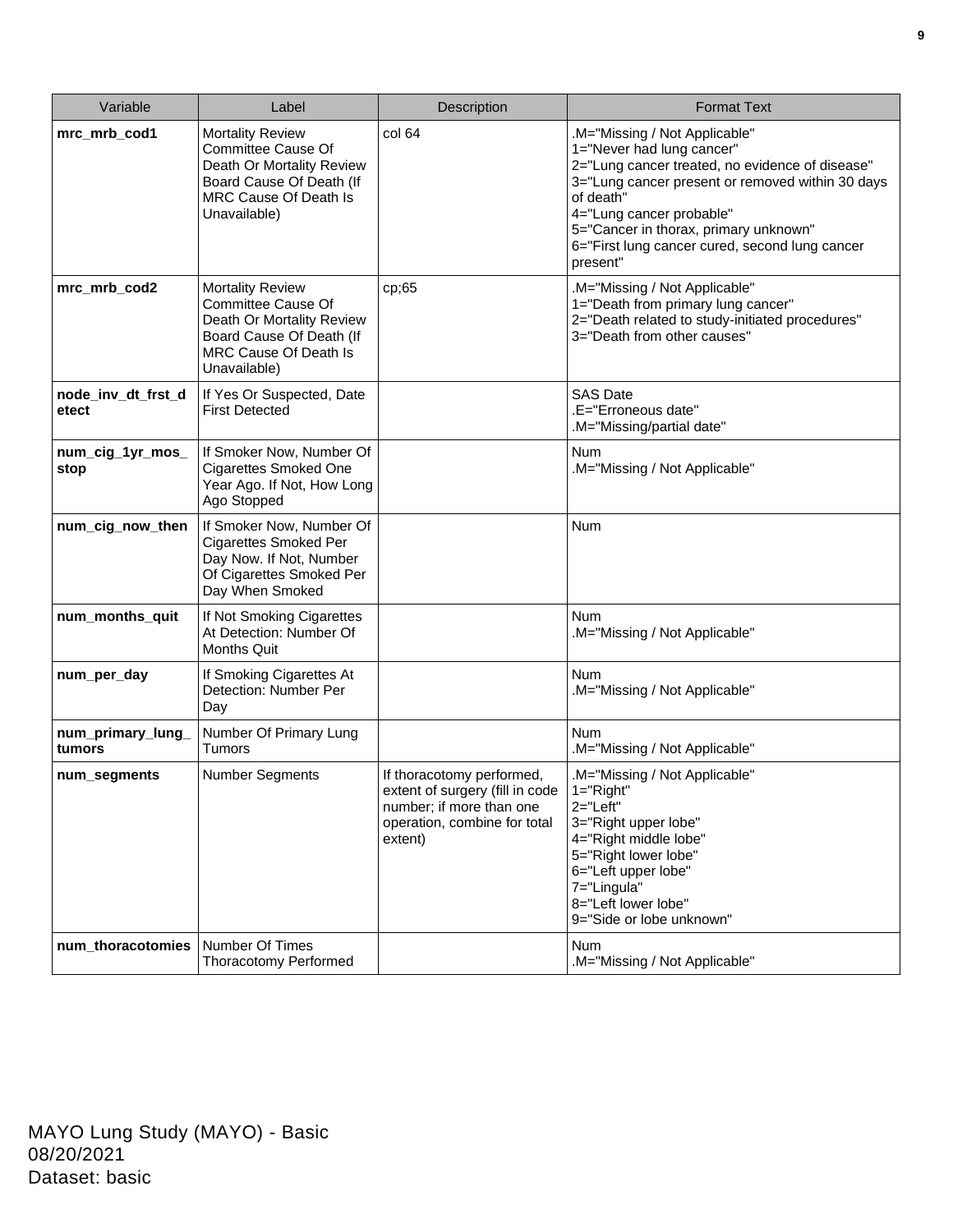| Variable           | Label                                                                         | <b>Description</b>                                                                                                                  | <b>Format Text</b>                                                                                                                                                                                                                                                                                                                                                                                     |
|--------------------|-------------------------------------------------------------------------------|-------------------------------------------------------------------------------------------------------------------------------------|--------------------------------------------------------------------------------------------------------------------------------------------------------------------------------------------------------------------------------------------------------------------------------------------------------------------------------------------------------------------------------------------------------|
| num_wedges         | Number Wedges                                                                 | If thoracotomy performed,<br>extent of surgery (fill in code<br>number; if more than one<br>operation, combine for total<br>extent) | .M="Missing / Not Applicable"<br>$1 = "Right"$<br>$2 = "Left"$<br>3="Right upper lobe"<br>4="Right middle lobe"<br>5="Right lower lobe"<br>6="Left upper lobe"<br>7="Lingula"<br>8="Left lower lobe"<br>9="Side or lobe unknown"                                                                                                                                                                       |
| num_yrs_smoked     | Number Of Years Smoked                                                        |                                                                                                                                     | <b>Num</b><br>.M="Missing / Not Applicable"                                                                                                                                                                                                                                                                                                                                                            |
| other_specify      | Other, Specify                                                                | If thoracotomy performed,<br>extent of surgery (fill in code<br>number; if more than one<br>operation, combine for total<br>extent) | .M="Missing / Not Applicable"<br>$1 = "Right"$<br>$2 = "Left"$<br>3="Right upper lobe"<br>4="Right middle lobe"<br>5="Right lower lobe"<br>6="Left upper lobe"<br>7="Lingula"<br>8="Left lower lobe"<br>9="Side or lobe unknown"                                                                                                                                                                       |
| other_treatment1-3 | <b>Other Treatment Part Of</b><br><b>Planned First Course Of</b><br>Treatment |                                                                                                                                     | .M="Missing / Not Applicable"<br>1="None, deferred"<br>2="None, not advised"<br>3="None, refused"<br>4="None, death before Rx"<br>5="Curative resection, lung"<br>6="Palliative (incompl.) resection, lung"<br>7="Radiotherapy"<br>8="Chemotherapy"<br>9="Radiotherapy & chemotherapy"<br>10="Endobronchial Rx"<br>11="Immunotherapy"<br>12="Other (includes surgery other than lung)"<br>99="Unknown" |
| patient_detection  | Patient Group At Detection                                                    |                                                                                                                                     | .M="Missing / Not Applicable"<br>1="Participant"<br>2="Participant, withdrawn (dropout, refused, etc.)"<br>3="Participant, completed 6 years screening"<br>4="Participant, no initial sputum but otherwise<br>eligible"<br>5="Control"<br>6="Control, no initial sputum but otherwise eligible"<br>7="Other"                                                                                           |
| pneumonectomy      | Pneumonectomy                                                                 | If thoracotomy performed,<br>extent of surgery (fill in code<br>number; if more than one<br>operation, combine for total<br>extent) | M="Missing / Not Applicable"<br>$1 = "Right"$<br>$2 = "Left"$<br>3="Right upper lobe"<br>4="Right middle lobe"<br>5="Right lower lobe"<br>6="Left upper lobe"<br>7="Lingula"<br>8="Left lower lobe"<br>9="Side or lobe unknown"                                                                                                                                                                        |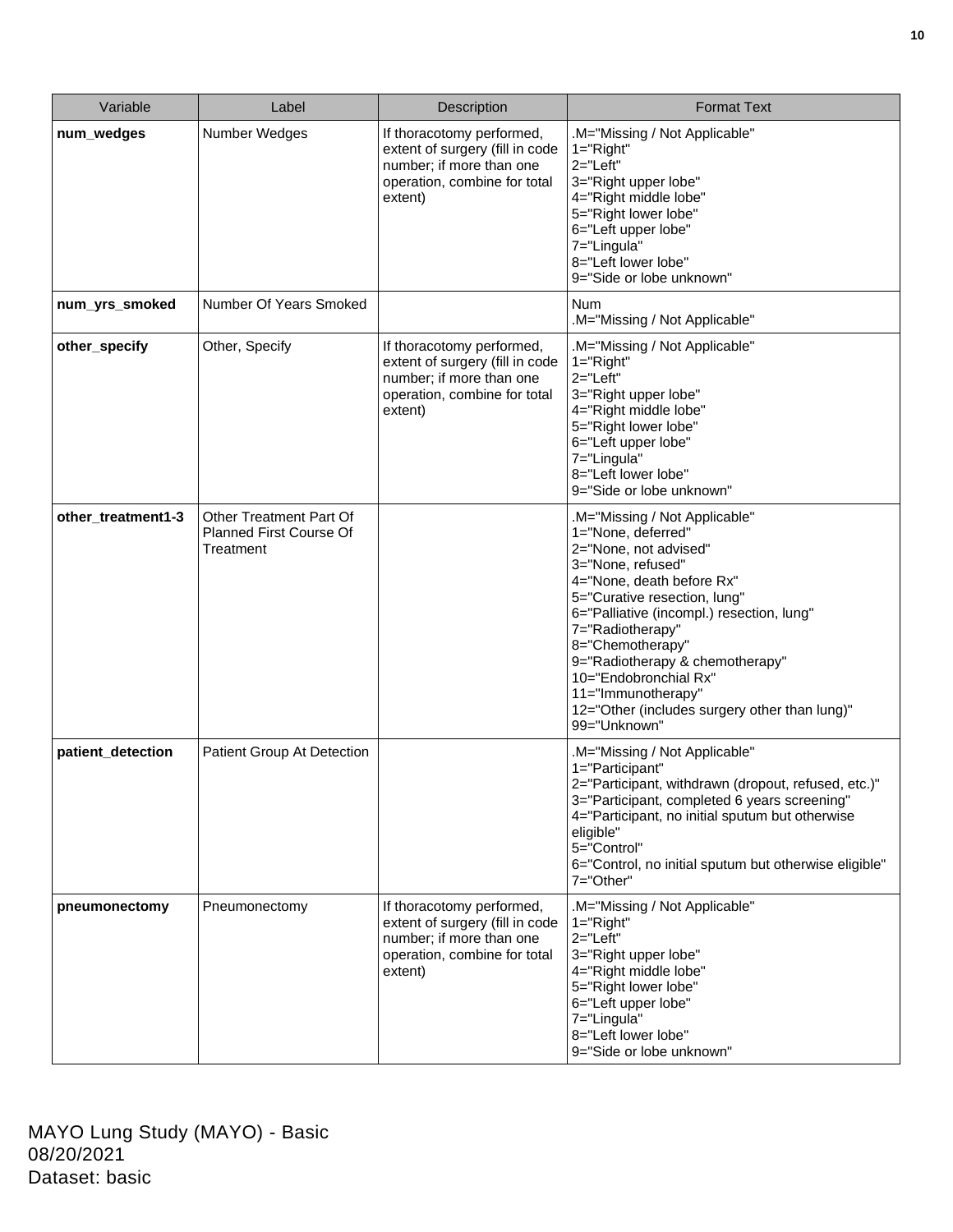| Variable                       | Label                                                             | Description                                                                                                                         | <b>Format Text</b>                                                                                                                                                                                                               |
|--------------------------------|-------------------------------------------------------------------|-------------------------------------------------------------------------------------------------------------------------------------|----------------------------------------------------------------------------------------------------------------------------------------------------------------------------------------------------------------------------------|
| qx_date                        | Date Of Questionnaire                                             |                                                                                                                                     | <b>SAS Date</b><br>.E="Erroneous date"<br>.M="Missing/partial date"                                                                                                                                                              |
| race                           | Race                                                              |                                                                                                                                     | 1="White"<br>2="Black"<br>3="Other"<br>9="Unknown"                                                                                                                                                                               |
| radical_pneum                  | Radical/Extend.<br>Pneumonia.                                     | If thoracotomy performed,<br>extent of surgery (fill in code<br>number; if more than one<br>operation, combine for total<br>extent) | .M="Missing / Not Applicable"<br>$1 = "Right"$<br>2="Left"<br>3="Right upper lobe"<br>4="Right middle lobe"<br>5="Right lower lobe"<br>6="Left upper lobe"<br>7="Lingula"<br>8="Left lower lobe"<br>9="Side or lobe unknown"     |
| rand_date                      | Date Of Initial Interview<br>(Date Of Randomization)              |                                                                                                                                     | <b>SAS Date</b><br>.E="Erroneous date"<br>.M="Missing/partial date"                                                                                                                                                              |
| recurr_date_first_de<br>tected | If Local Recurrent Is Yes<br>Or Suspected, Date First<br>Detected |                                                                                                                                     | <b>SAS Date</b><br>.E="Erroneous date"<br>.M="Missing/partial date"                                                                                                                                                              |
| regional_node_invol<br>vement  | <b>Regional Node</b><br>Involvement                               |                                                                                                                                     | .M="Missing / Not Applicable"<br>$0 = "No"$<br>$1="Yes"$<br>2="Suspected"<br>8="NA"<br>9="Unknown"                                                                                                                               |
| resection_extent_un<br>k       | Resection, Extent<br>Unknown                                      | If thoracotomy performed,<br>extent of surgery (fill in code<br>number; if more than one<br>operation, combine for total<br>extent) | .M="Missing / Not Applicable"<br>$1 = "Right"$<br>$2 = "Left"$<br>3="Right upper lobe"<br>4="Right middle lobe"<br>5="Right lower lobe"<br>6="Left upper lobe"<br>7="Lingula"<br>8="Left lower lobe"<br>9="Side or lobe unknown" |
| routine_study_aero<br>sol      | Sputum Status At<br>Detection: Routine Study<br>Aerosol           |                                                                                                                                     | .M="Missing / Not Applicable"<br>0="Undocumented Value"<br>1="Cancer"<br>2="Marked atypia"<br>3="Moderate atypia"<br>4="Slight atypia"<br>5="Negative"<br>8="Unsatisfactory"<br>9="Not done/unknown"                             |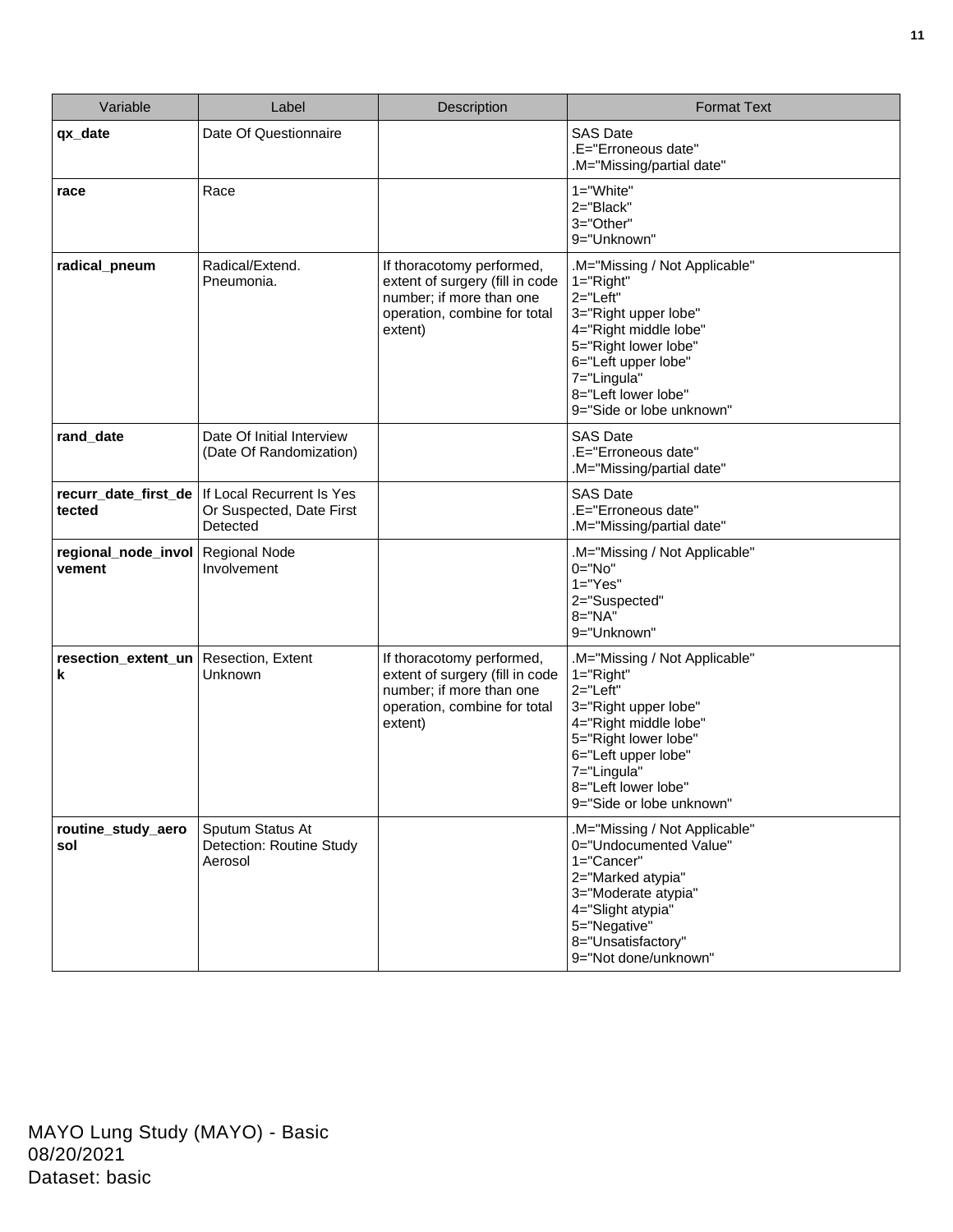| Variable                      | Label                                                                                 | Description                                                                                                                                                                                                                                                              | <b>Format Text</b>                                                                                                                                                                                                                                                                                                                                               |
|-------------------------------|---------------------------------------------------------------------------------------|--------------------------------------------------------------------------------------------------------------------------------------------------------------------------------------------------------------------------------------------------------------------------|------------------------------------------------------------------------------------------------------------------------------------------------------------------------------------------------------------------------------------------------------------------------------------------------------------------------------------------------------------------|
| routine_study_spon<br>taneous | Sputum Status At<br>Detection: Routine Study<br>Spontaneous                           |                                                                                                                                                                                                                                                                          | .M="Missing / Not Applicable"<br>1="Cancer"<br>2="Marked atypia"<br>3="Moderate atypia"<br>4="Slight atypia"<br>5="Negative"<br>6="Undocumented Value"<br>8="Unsatisfactory"<br>9="Not done/unknown"                                                                                                                                                             |
| routine_study_xray            | X-Ray Status At Detection:<br>Routine Study X-Ray                                     | $NOTE : SN1 = Suspect$<br>Neoplasm 1 - Abnormality<br>probably<br>not cancer,<br>additional exams necessary.<br>$SN2 =$ Suspect<br>Neoplasm 2 - Abnormality<br>raising<br>sufficient<br>question of lung cancer to<br>warrant<br>thoracic consultation without<br>delay. | .M="Missing / Not Applicable"<br>$1 = "S N2"$<br>2="SN2 - no significant abnormality/ other<br>significant abnormality"<br>$3 = "S N1"$<br>4="SN1 - no significant abnormality/ other<br>significant abnormality"<br>5="No significant abnormality"<br>6="Other significant abnormality"<br>7="Undocumented Value"<br>8="Unsatisfactory"<br>9="Not done/Unknown" |
| secondary_aerosol             | Sputum Status At<br>Detection: Secondary<br>Aerosol                                   |                                                                                                                                                                                                                                                                          | .M="Missing / Not Applicable"<br>1="Cancer"<br>2="Marked atypia"<br>3="Moderate atypia"<br>4="Slight atypia"<br>5="Negative"<br>8="Unsatisfactory"<br>9="Not done/unknown"                                                                                                                                                                                       |
| secondary_spontan<br>eous     | Sputum Status At<br>Detection: Secondary<br>Spontaneous(Most<br>Abnormal Prior To RX) |                                                                                                                                                                                                                                                                          | M="Missing / Not Applicable"<br>0="Undocumented Value"<br>1="Cancer"<br>2="Marked atypia"<br>3="Moderate atypia"<br>4="Slight atypia"<br>5="Negative"<br>8="Unsatisfactory"<br>9="Not done/unknown"                                                                                                                                                              |
| secondary_xray                | X-ray Status at Detection:<br>Secondary X-Ray(Most<br>Abnormal Prior To RX)           | $NOTE : SN1 = Suspect$<br>Neoplasm 1 - Abnormality<br>probably<br>not cancer.<br>additional exams necessary.<br>$SN2 =$ Suspect<br>Neoplasm 2 - Abnormality<br>raising<br>sufficient<br>question of lung cancer to<br>warrant<br>thoracic consultation without<br>delay. | .M="Missing / Not Applicable"<br>$1 = "SN2"$<br>2="SN2 - no significant abnormality/ other<br>significant abnormality"<br>3="SN1"<br>4="SN1 - no significant abnormality/ other<br>significant abnormality"<br>5="No significant abnormality"<br>6="Other significant abnormality"<br>7="Undocumented Value"<br>8="Unsatisfactory"<br>9="Not done/Unknown"       |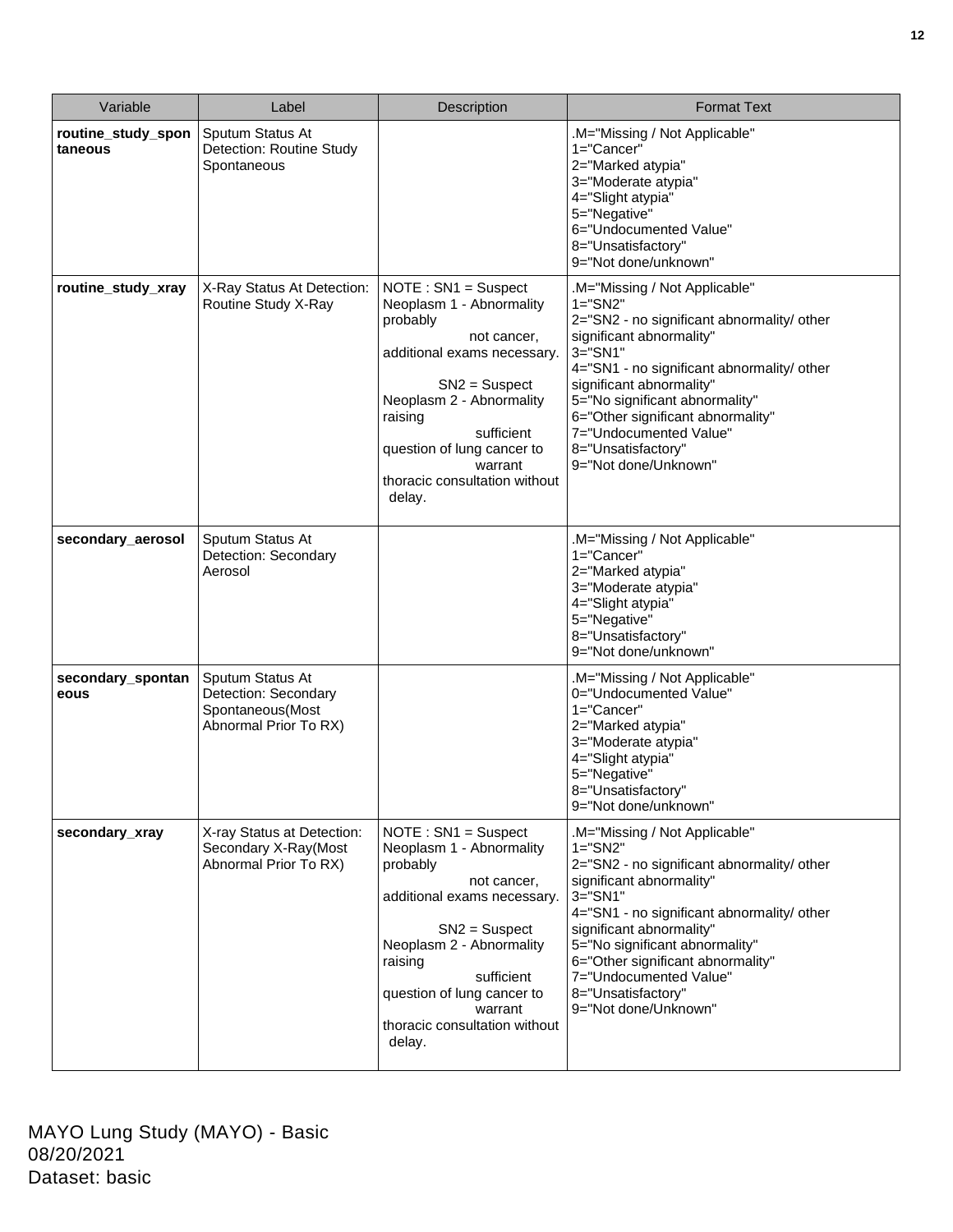| Variable                        | Label                                  | Description                                                                                                                         | <b>Format Text</b>                                                                                                                                                                                                                                                    |
|---------------------------------|----------------------------------------|-------------------------------------------------------------------------------------------------------------------------------------|-----------------------------------------------------------------------------------------------------------------------------------------------------------------------------------------------------------------------------------------------------------------------|
| segmentectomy1-3                | Segmentectomy                          | If thoracotomy performed,<br>extent of surgery (fill in code<br>number; if more than one<br>operation, combine for total<br>extent) | .M="Missing / Not Applicable"<br>$1 = "Right"$<br>$2 = "Left"$<br>3="Right upper lobe"<br>4="Right middle lobe"<br>5="Right lower lobe"<br>6="Left upper lobe"<br>7="Lingula"<br>8="Left lower lobe"<br>9="Side or lobe unknown"                                      |
| sites_first_distant_<br>mets1-3 | Site(s) Of First Distant<br>Metastasis |                                                                                                                                     | .M="Missing / Not Applicable"<br>$1 = "Brain"$<br>2="Bone"<br>3="Liver"<br>4="Skin"<br>5="Contralat. lung or hilar nodes"<br>6="Bone marrow"<br>7="Pleura"<br>8="Ipsilateral cervical nodes only"<br>9="Other distant lymph nodes"<br>10="Other"<br>99="Site unknown" |
| sleeve_lobectomy                | Sleeve Lobectomy                       | If thoracotomy performed,<br>extent of surgery (fill in code<br>number; if more than one<br>operation, combine for total<br>extent) | .M="Missing / Not Applicable"<br>1="Right"<br>2="Left"<br>3="Right upper lobe"<br>4="Right middle lobe"<br>5="Right lower lobe"<br>6="Left upper lobe"<br>7="Lingula"<br>8="Left lower lobe"<br>9="Side or lobe unknown"                                              |
| smoke_now                       | Do You Now Smoke<br>Cigarettes         |                                                                                                                                     | .M="Missing / Not Applicable"<br>$0="No"$<br>$1="Yes"$<br>9="Unknown"                                                                                                                                                                                                 |
| smoker                          | Do You Smoke Now?                      |                                                                                                                                     | $0="No"$<br>$1="Yes"$                                                                                                                                                                                                                                                 |
| smoking_cigs_at_d<br>etection   | Smoking Cigarettes At<br>Detection     |                                                                                                                                     | .M="Missing / Not Applicable"<br>$0 = "No"$<br>$1="Yes"$<br>9="Unknown"                                                                                                                                                                                               |
| status                          | <b>Status</b>                          |                                                                                                                                     | .M="Missing / Not Applicable"<br>1="Alive, no evidence of disease"<br>2="Alive, with lung cancer"<br>3="Alive, lung cancer unknown or uncertain"<br>4="Dead"                                                                                                          |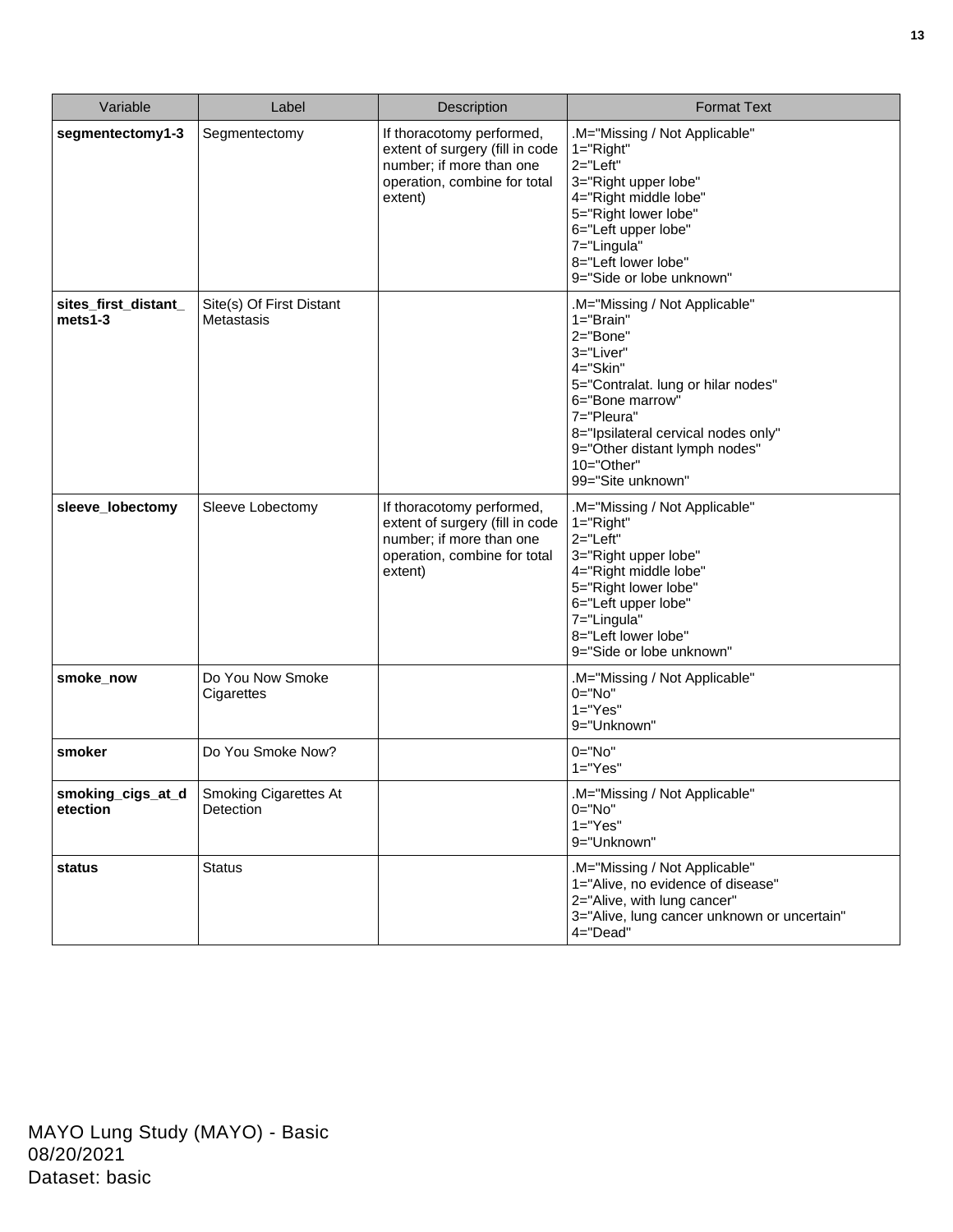| Variable                     | Label                                      | Description                                                                                                                         | <b>Format Text</b>                                                                                                                                                                                                                                                                                                                                                                                                                                                                     |
|------------------------------|--------------------------------------------|-------------------------------------------------------------------------------------------------------------------------------------|----------------------------------------------------------------------------------------------------------------------------------------------------------------------------------------------------------------------------------------------------------------------------------------------------------------------------------------------------------------------------------------------------------------------------------------------------------------------------------------|
| symptoms_present_<br>$1 - 5$ | Types Of Symptoms (If<br>Symptoms Present) |                                                                                                                                     | M="Missing / Not Applicable"<br>1="Pneumonia, persistent or recurrent"<br>2="Hemoptysis, significant or recurrent"<br>3="Wheeze, localized"<br>4="Hoarseness, worse or severe"<br>5="Chest pain"<br>6="Sputum, progressively increasing"<br>7="Shortness of breath increasing"<br>8="Cough marked, worse or new"<br>9="Significant weight loss (>10 lb)"<br>10="Lumps in neck, axilla, groin (nodes)"<br>11="Other symptoms of metastasis"<br>12="Other"<br>13="Symptoms, unspecified" |
| thoracotomy_no_re<br>section | Thoracotomy, No<br>Resection               | If thoracotomy performed,<br>extent of surgery (fill in code<br>number; if more than one<br>operation, combine for total<br>extent) | M="Missing / Not Applicable"<br>$1 = "Right"$<br>$2 = "Left"$<br>3="Right upper lobe"<br>4="Right middle lobe"<br>5="Right lower lobe"<br>6="Left upper lobe"<br>7="Lingula"<br>8="Left lower lobe"<br>9="Side or lobe unknown"                                                                                                                                                                                                                                                        |
| total_pack_years             | <b>Total Pack Years</b>                    |                                                                                                                                     | Num<br>.M="Missing / Not Applicable"                                                                                                                                                                                                                                                                                                                                                                                                                                                   |
| tumor_ajc                    | Tumor (AJC)                                |                                                                                                                                     | .M="Missing / Not Applicable"<br>0="No evidence primary (TO)"<br>$1 = "T1"$<br>$2 = "T2"$<br>$3 = "T3"$<br>5="Bronchoscopy occult (TX)"<br>6="Intraepithelial (TIS)"<br>7="Microinvasive (TMI)"                                                                                                                                                                                                                                                                                        |
| tumor_number                 | <b>Tumor Number</b>                        |                                                                                                                                     | .M="Missing / Not Applicable"<br>1="Most significant"<br>2="Second most significant"<br>3="Undocumented Value"                                                                                                                                                                                                                                                                                                                                                                         |
| tx_date                      | Treatment Date                             |                                                                                                                                     | SAS Date<br>.E="Erroneous date"<br>.M="Missing/partial date"                                                                                                                                                                                                                                                                                                                                                                                                                           |
| type_patient                 | <b>Type Of Patient</b>                     |                                                                                                                                     | 1="Participant"<br>2="Control"<br>3="Participant, MD"<br>4="Control, MD"<br>5="Participant, relative of MD"<br>6="Control, relative of MD"                                                                                                                                                                                                                                                                                                                                             |
| type_patient_phys            | <b>Type Of Patient</b>                     |                                                                                                                                     | .M="Missing / Not Applicable"<br>1="Prevalence near"<br>2="Prevalence distant"<br>3="Incidence near"<br>4="Incidence distant"                                                                                                                                                                                                                                                                                                                                                          |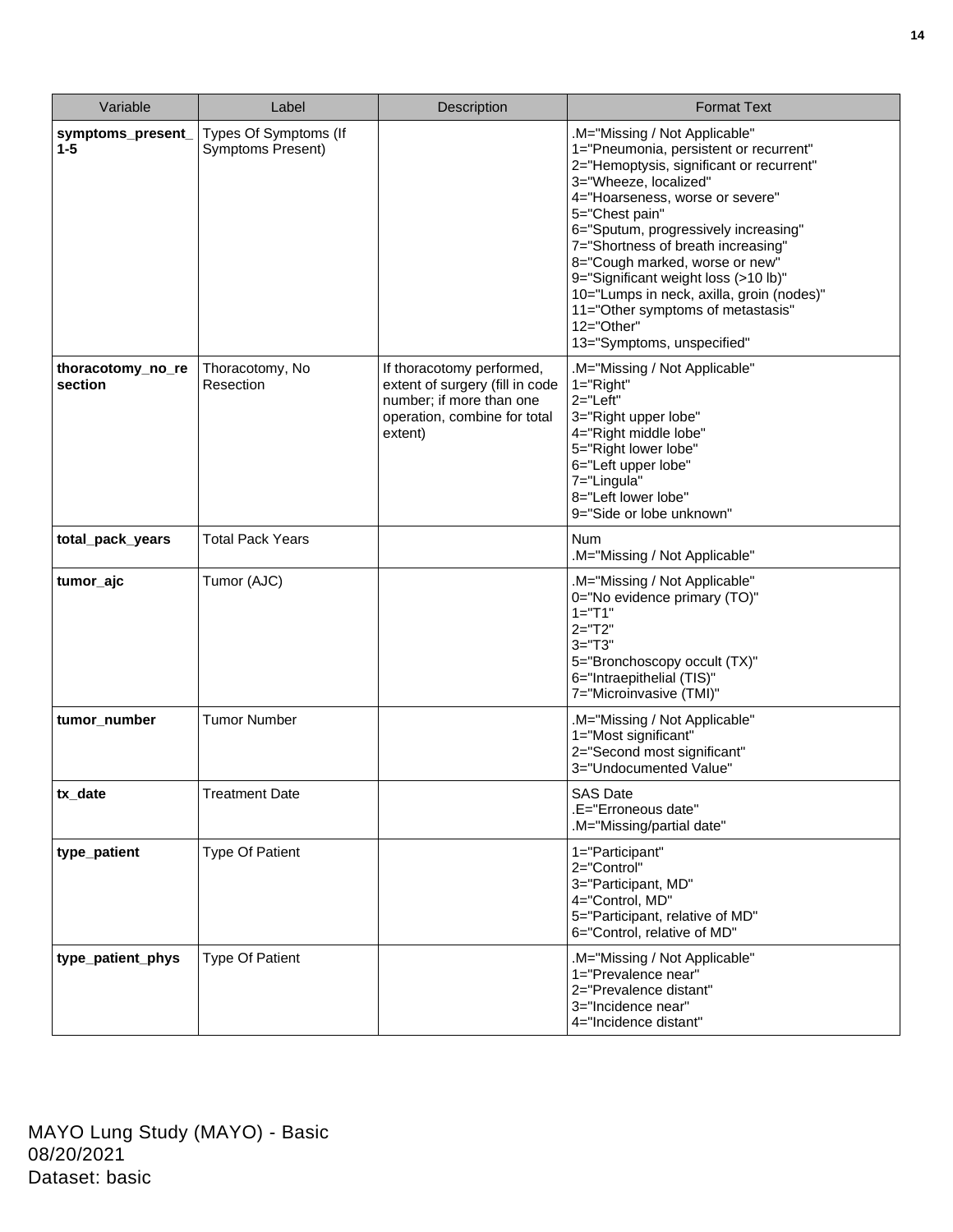| Variable           | Label                                                                                      | <b>Description</b>                                                                                                                  | <b>Format Text</b>                                                                                                                                                                                                                                                                                                                                                                                                                                                                                                                                                                                                                                                                |
|--------------------|--------------------------------------------------------------------------------------------|-------------------------------------------------------------------------------------------------------------------------------------|-----------------------------------------------------------------------------------------------------------------------------------------------------------------------------------------------------------------------------------------------------------------------------------------------------------------------------------------------------------------------------------------------------------------------------------------------------------------------------------------------------------------------------------------------------------------------------------------------------------------------------------------------------------------------------------|
| und_cod_phys       | Most Important Underlying<br>Cause Of Death Given In<br>Project Physician's<br>Assessment: |                                                                                                                                     | .M="Missing / Not Applicable"<br>1="Lung Cancer (present or removed in preceding<br>30 days)."<br>2="Lung Cancer (probable)"<br>3="Upper respiratory cancer"<br>4="Ischemic heart disease"<br>5="Chronic obstructive lung disease - respiratory<br>failure"<br>6="Pneumonia or other respiratory infection"<br>7="Congestive cardiac failure"<br>8="Cerebrovascular disease"<br>9="Arteriosclerosis obliterans"<br>10="Aortic aneurysm"<br>11="Peptic ulcer (perforation or GI bleeding)"<br>12="Cirrhosis of liver (alcoholic)"<br>13="Diabetes mellitus"<br>14="Pulmonary embolism or infarction"<br>15="Other cancer (state)"<br>16="Other non-cancer"<br>17="Cause not known" |
| und_death          | Most Important Underlying<br>Cause Of Death Given In<br>Death Certificate:                 |                                                                                                                                     | .M="Missing / Not Applicable"<br>1="Lung Cancer"<br>2="Upper respiratory cancer"<br>3="Ischemic heart disease"<br>4="Chronic obstructive lung disease - respiratory<br>failure"<br>5="Pneumonia or other respiratory infection"<br>6="Congestive cardiac failure"<br>7="Cerebrovascular disease"<br>8="Arteriosclerosis obliterans"<br>9="Aortic aneurysm"<br>10="Peptic ulcer (perforation or GI bleeding)"<br>11="Cirrhosis of liver (alcoholic)"<br>12="Diabetes mellitus"<br>13="Pulmonary embolism or infarction"<br>14="Other cancer (state)"<br>15="Other non-cancer"<br>16="Cause not known"                                                                              |
| wedge_resection1-3 | <b>Wedge Resection</b>                                                                     | If thoracotomy performed,<br>extent of surgery (fill in code<br>number; if more than one<br>operation, combine for total<br>extent) | M="Missing / Not Applicable"<br>$1 = "Right"$<br>2="Left"<br>3="Right upper lobe"<br>4="Right middle lobe"<br>5="Right lower lobe"<br>6="Left upper lobe"<br>7="Lingula"<br>8="Left lower lobe"<br>9="Side or lobe unknown"                                                                                                                                                                                                                                                                                                                                                                                                                                                       |
| where_treated      | Where Treated (Or Not<br>Treated)                                                          |                                                                                                                                     | .M="Missing / Not Applicable"<br>$1 = "Mayo"$<br>2="Elsewhere"                                                                                                                                                                                                                                                                                                                                                                                                                                                                                                                                                                                                                    |
| xray_normal        | Were You Told The X-Ray<br>Was Normal                                                      |                                                                                                                                     | .M="Missing / Not Applicable"<br>$0 = "No"$<br>$1 = "Yes"$<br>9="Unknown"                                                                                                                                                                                                                                                                                                                                                                                                                                                                                                                                                                                                         |
| year_quit          | If Not Smoker Now, When<br>Did You Quit                                                    | $YY$ (99 = Unknown)                                                                                                                 | <b>Num</b><br>.M="Missing / Not Applicable"                                                                                                                                                                                                                                                                                                                                                                                                                                                                                                                                                                                                                                       |